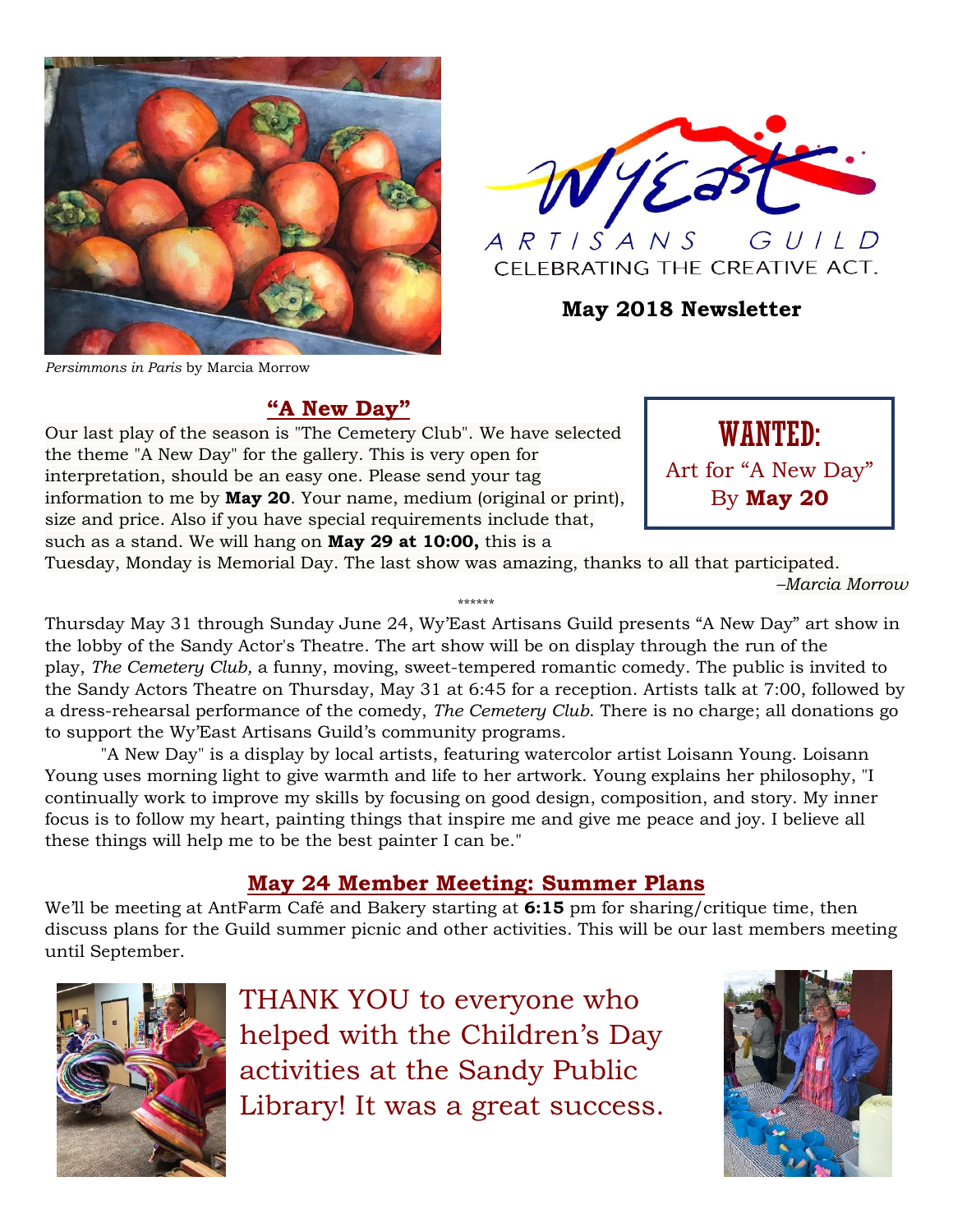## **Member News**

## *Congratulations!*

Pamela Smithsted sold three paintings and won two awards (Mayors Award and Arts Council Award) at the Lake Area Artists Annual Show.

# **WAG Members Meeting Notes April 26, 2018**

**Attendance:** Jennifer Bliesner, Wayne and Lorrie Kuechler, Dawnna Pearson, Rod Stroh, Becky Hawley, Steve and Marcia Morrow, Earlean Marsh, Loisann Young, Micaiah and Greg Meyer, Pamela Smithsted, Helen Von Struense, JoAnne Rohweder, Lea Topliff, Sharon Sandgren, Karen Heugley, Cheryl Hooley, and three visitors.



*(Left to right)* Sharon Sandgren shows her painting for the "A New Day" art show at SAT. Pamela Smithsted asks critique for a painting in progress. Presentation of the new banner, for display at Guild art events.



**Presentation: Wayne Kuechler on Foresic Art** Wayne described for us his time as a police forensic artist producing suspect sketches, and the method he used, assembling a likeness piece by piece from a book of example photos. Wayne gave us just-for-fun "homework"—an imaginary suspect sketch to make on our own. If you complete yours by the May 24th members meeting, please bring it to share!



### **Newsletter Featured Artists**

Please send me season-appropriate samples of your work in JPEG format for consideration two weeks in advance of the next member meeting. If you've got any suggestions or questions, please contact me! *—Dawnna Pearson*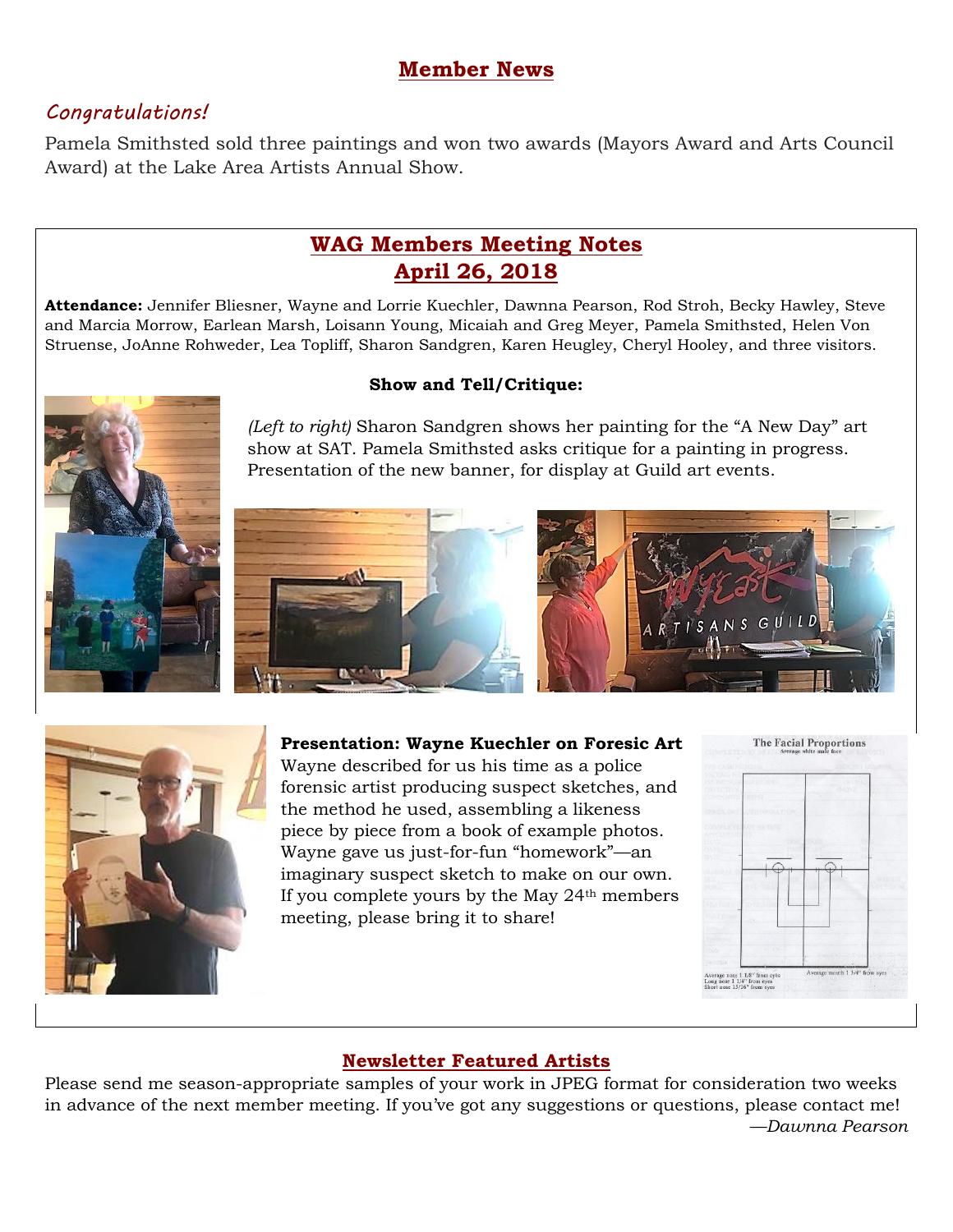## **Art Events and Resources**



**BOOST YOUR MARKETABILITY WITH AN ONLINE GALLERY PRESENCE!**

**JOIN OTHER ARTISTS WHO NOW HAVE ONLINE GALLERIES, AND THE BENEFITS OF SOCIAL MEDIA AND MARKETING SUPPORT THROUGH MT. HOOD ART ONLINE**

#### **BENEFITS INCLUDE**

ONLINE GALLERY WEEKLY TIPS & INFO

- SOCIAL MEDIA MARKETING
- WORKSHOPS & RESOURCES
- EXHIBITION OPPORTUNITIES
- GREETING CARD PROGRAM
- WEBSITE ASSISTANCE
- SPECIAL EVENTS
- **NETWORKING**
- GROUP PURCHASING
- MONTHLY CUSTOMER NEWSLETTERS

VIEW OUR ARTIST GALLERIES

[M](http://www.mthoodartonline.com/)[T](http://www.mthoodartonline.com/)[H](http://www.mthoodartonline.com/)[OOD](http://www.mthoodartonline.com/)[A](http://www.mthoodartonline.com/)[RT](http://www.mthoodartonline.com/)[O](http://www.mthoodartonline.com/)[NLINE](http://www.mthoodartonline.com/)[.](http://www.mthoodartonline.com/)[COM](http://www.mthoodartonline.com/)

CONTACT US

#### [M](http://www.mthoodartonline/Contact-Us)[T](http://www.mthoodartonline/Contact-Us)[H](http://www.mthoodartonline/Contact-Us)[OOD](http://www.mthoodartonline/Contact-Us)[A](http://www.mthoodartonline/Contact-Us)[RT](http://www.mthoodartonline/Contact-Us)[O](http://www.mthoodartonline/Contact-Us)[NLINE](http://www.mthoodartonline/Contact-Us)[.](http://www.mthoodartonline/Contact-Us)[COM](http://www.mthoodartonline/Contact-Us)[/C](http://www.mthoodartonline/Contact-Us)[ONTACT](http://www.mthoodartonline/Contact-Us)[-U](http://www.mthoodartonline/Contact-Us)[S](http://www.mthoodartonline/Contact-Us)

OR CALL CARYN TILTON 503-572-9628 [www.MtHoodArtOnline.com](http://www.mthoodartonline.com/)

# **call to artists**

An upcoming art exhibit hosted by Clackamas Arts Alliance in conjunction with eNRG Kayaking, We Love Clean Rivers, and the End of the Oregon Trail Interpretive Center. This art exhibit will be on display at the Visitor Center at the Interpretive Center as part of the Wild & Scenic Film Festival that is coming to Oregon City on June 2 in celebration of the 50th anniversary of the Wild & Scenic Rivers Act. *Artists of all ages are invited to join the celebration by exhibiting artwork and competing for the opportunity to win one of six \$100 cash awards!* We specifically seek watercolor and acrylic paintings and photographs that depict or interpret Willamette Falls or the Willamette or Clackamas Rivers. Space in the

exhibit is limited to the first 50 artists who bring their artwork to the Visitor Center on delivery day **(Wednesday, May 23, 10 am - 1 pm).**



Shop Your Local Fine Artisans and Antiques **July 28,2018 / 9am to 4pm** 1225 SE 282nd Ave. Gresham. OR 97080

## INTERESTED IN BEING A VENDOR?

Contact: beths1712@comcast.net  $(5O3 - 539 - 1466)$ OR VISIT: www.facebook.com/theredbarnartandantiquemarket.com/

- Over 70 vendors
- · Live music
- · Food & Drink
- · Classic cars
- . New vehicles featuring Gresham Ford
- Raffle for really nice prizes!
- Fun & Relaxation

Featuring The Red Store. For all of your fine home decor and furniture.

*\_\_\_\_\_\_\_\_\_\_\_\_\_\_\_\_\_\_\_\_\_\_\_\_\_\_\_\_\_\_\_\_\_\_\_\_\_\_\_\_\_\_\_\_\_\_\_\_\_\_\_\_\_\_\_\_\_\_\_*

#### **Oregon Society of Artists**

OSA website: <https://www.oregonsocietyofartists.com/>

**Clackamas County Arts Alliance** *[www.clackamasartalliance.org](http://www.clackamasartalliance.org/)*

*Wy'East Artisans Guild* **P.O. Box 682, Sandy, OR 97055** *wyeastartisansguild@gmail.com* **[www.wyeastartisansguild.com](http://www.wyeastartisansguild.com/)**